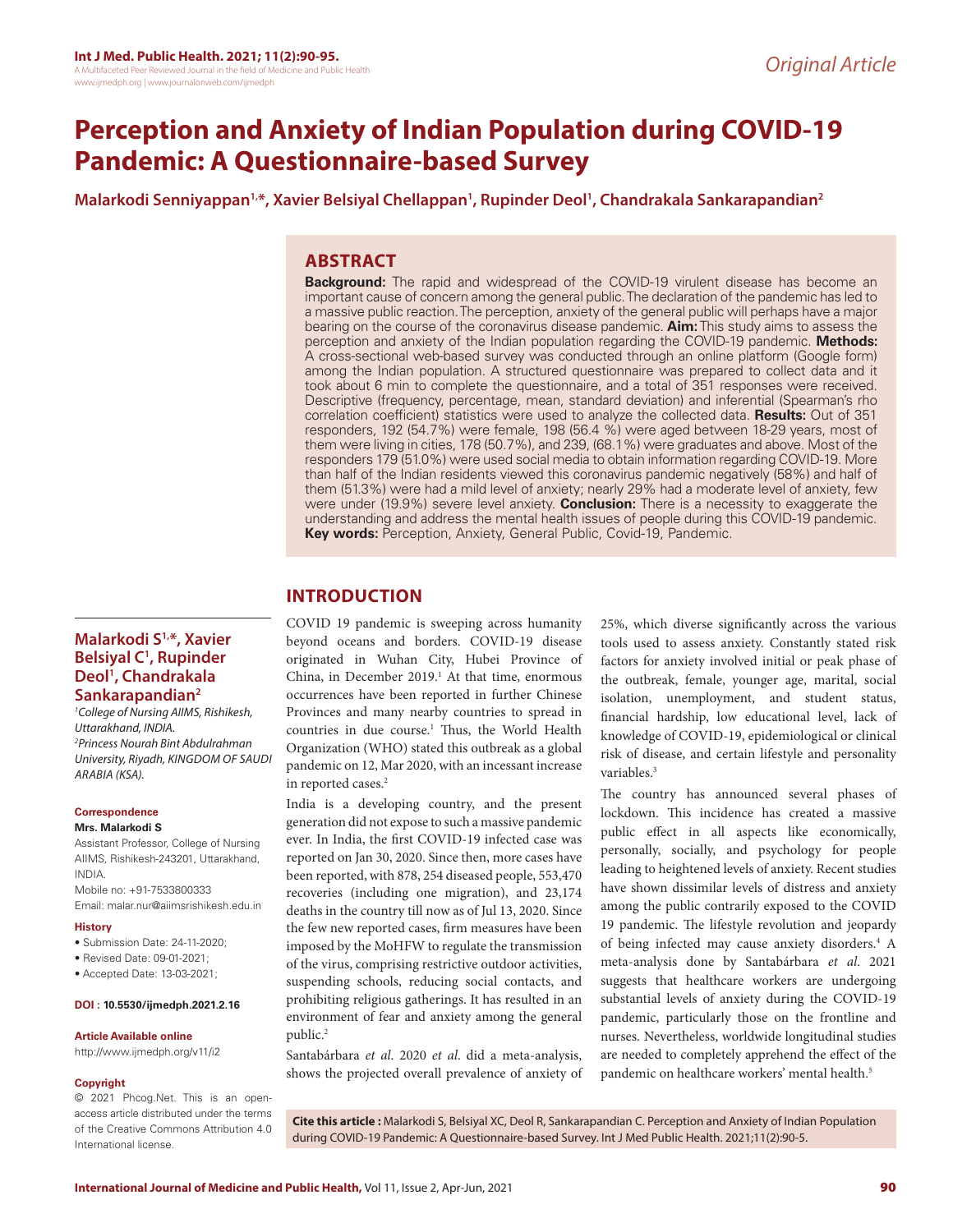Chen, F *et al*. did a study among adolescents which revealed that female adolescents had a higher risk of developing depression and anxiety throughout the pandemic. The late adolescents were more anxious than younger ones.<sup>4</sup> Inspiring the public to adopt such behaviors can be challenging. Studies of how people reacted to the outbreak of severe acute respiratory syndrome in 2002 propose that perceptions or beliefs about an explosion may be vital in determining compliance with formal advice. Literature portrays human behaviors as influenced by people's understanding and opinion to decide whether to adopt prudent practices in response to an outbreak. The act of the general public will probably have a significant bearing on the course of the coronavirus disease 2019 pandemic.

Exploring their perceptions and anxiety may aid health care professionals to plan strategies to educate the general public. Considering the seriousness of the COVID 19 pandemic, researchers felt an urgent need to assess the perception and anxiety of the Indian population regarding the COVID 19 pandemic.

To assess perceptions and anxiety concerning COVID 19 pandemic, researchers carried out a cross-sectional online survey from a representative sample of the population of India. This survey provided a snapshot of the perception, and public concerns resulting in anxiety at the start of the coronavirus outburst, during a period of scientific ambiguity about the risks posed by the virus.

# **METHODS**

#### Survey Instrument and Dissemination

A cross-sectional web-based survey was carried out using a survey instrument to obtain responses from the general population of India during the second week of Apr 9-Jun 21, 2020. The survey comprised of 16 items structured questionnaire of perception and general anxiety regarding COVID 19. A Google online survey form was developed with a consent form attached to it. 23 experts were listed up from the field of nursing, community health, psychiatric from that the seven randomly-selected experts were selected to read the questionnaire to assess the readability. Then the pilot web survey was conducted among 12 randomly (list of the population from Rishikesh and selected through simple lottery method) selected general populations to determine clarity, relevance, and acceptability. These participants were excluded from the main research. Modifications were made in the questions as required to organize and facilitate better comprehension before the final survey.

Researchers were collected data from residents of various states of India by using the Snowball sampling technique. The link to the questionnaire was sent through e-mails, WhatsApp, and other social media to the contacts of the responders from the different geographic areas of India. Thus, the link was sent to individuals apart from the first point of contact and so on. Since it was an online survey, participants with access to the internet only could take part. Responder age who were more than 18 years, able to understand English, and willing to give informed consent were included. On receiving and clicking the link, the participants got auto-directed to the survey information and informed consent. After they agreed, the questionnaire starts with the details of socio-demographic variables and so on.

### Content of the survey instrument and scoring system

The survey tool comprised 16 closed-ended questions and took just about 6 min to complete. The 16 items survey divided into three sections and section one contained socio-demographic variables like age, gender, state, district, habitat, education, occupation, family monthly income, religion, history of quarantine, etc. In section two, nine questions concerning perception on a 5-point Likert scale, and there were seven items scale in

section three regarding generalized anxiety among the public during the lockdown period of the pandemic of the novel coronavirus.

The perception of the general population towards the COVID-19 pandemic was assessed using 5 points Likert scales (9 items) and rated from strongly agree to strongly disagree (1-5 points). The scale had both positive and negative questions, which were scored accordingly. The responder's perception was categorized as positive  $(\geq 23)$  and negative  $( \leq 24).$ 

Anxiety was assessed using the generalized anxiety disorders (GAD-7) scale.<sup>6</sup> It is a standardized 4 points scale rating from not at all sure (0) several days (1) over half the days (2) nearly every day (3) and anxiety was classified as mild (0-6), moderate (7-11), severe anxiety (<11) respectively.

#### Data analysis

The received data were coded and entered in Microsoft excel sheet and analyzed using Statistical Package for the Social Sciences version 20.0. Descriptive statistics were used in the study to calculate frequencies, mean, standard deviation, and proportions were used to estimate the results of the study. The spearman rho correlation test was applied to examine the level of the relationship among variables. A *p*-value < .05 was considered statistically significant.

#### Ethical considerations

Permission was obtained from the Institutional Ethics Committee (AIIMS/IEC/2020/268) of All India Institute of Medical Sciences, Rishikesh. Participation in this survey was voluntary and was not compensated. Online informed written consent was obtained from the responder before commencing the study. The responders were allowed to refuse or withdraw their consent at any stage of the survey and promised anonymity and confidentiality of data.

# **RESULTS**

An online (Google) survey was conducted to assess perception and generalized anxiety among the Indian population during COVID 19 pandemic. A total of 351 participants were responded, in that all were above 18 years of age and Indian origin. The study included only those responders who understood English and had access to the internet. Therefore, by default, all individuals with a higher level of education were included, the lowest educational level in this study was observed to be standard 8<sup>th</sup>, and the highest qualification of the population was graduation and above (60%). Nearly 43.3% of the population were healthcare professionals. The mean age of the responder was 36.2±6.36 years, 54.7 % were females, and 41.3 % were males, the remaining did not prefer to mention their gender. More than 50% of respondents were from urban areas, the majority of the respondents 68% were Hindus, 13.96% were Sikh, and 11.96% belonged to the Muslim community. Most of the participants were not either experience quarantine and looked after COVID-19 affected person (Table 1). The respondents were from 27 states and union territories of the country with maximum representation from Tamil Nadu, Punjab, followed by Uttarakhand, Gujarat, Himachal Pradesh, and Haryana (Figure 1).

**Perception towards COVID-19 pandemic:** More than half of the Indian residents perceived this coronavirus pandemic negatively (58%) remaining 42% view this positively (Figure 2). As shown in Table 2, more than 48 % of the participants agreed to the outbreak of coronavirus 2019 has created a worldwide health emergency. The majority of responders (76.9%) thought that social distancing will prevent virus spread. Approximate (43%) of the responders were uncertain about the public are not following social distancing seriously. However, 51.8 % of them considered effective health education/mass media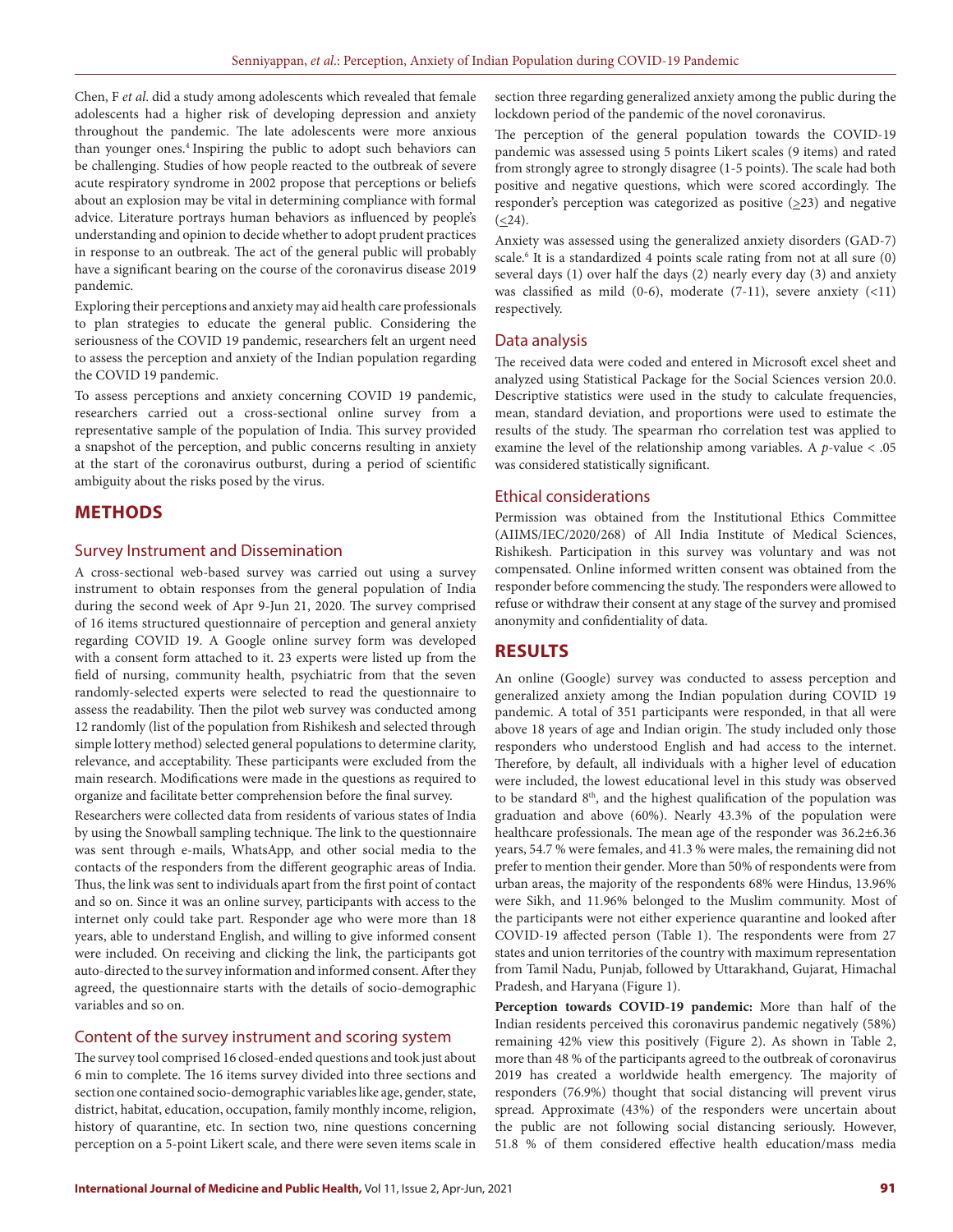#### **Table 1: Responders characteristics.**

| $N = 351$                                |                 |
|------------------------------------------|-----------------|
| <b>Profile</b>                           | $n$ (%)         |
| Age (in years)                           |                 |
| 18-29Years                               | 198(56.4)       |
| 30-40 Years                              | 99(28.2)        |
| 41-50 Years                              | 38(10.8)        |
| >50 Years                                | 16(4.6)         |
| Mean+ SD                                 | $36.2 + 01.369$ |
| Gender                                   |                 |
| Male                                     | 145(41.3)       |
| Female                                   | 192(54.7)       |
| Prefer not to say                        | 14(4.0)         |
| Habitat                                  |                 |
| Village                                  | 77(22.0)        |
| Town                                     | 96(27.3)        |
| City                                     | 178(50.7)       |
| <b>Educational status</b>                |                 |
| Secondary education                      | 53(15.1)        |
| Higher secondary education               | 59(16.8)        |
| Graduate and above                       | 239(68.1)       |
| <b>Occupational Status</b>               |                 |
| Unemployed / Homemaker                   | 85(24.2)        |
| Laborer                                  | 29(8.3)         |
| Self-employed/Business                   | 43(12.3)        |
| Private sector                           | 99(28.2)        |
| Government sector                        | 95(27.0)        |
| <b>Family Monthly Income (In rupees)</b> |                 |
| 10000                                    | 64(18.2)        |
| 10001-20000                              | 67(19.1)        |
| 20001-30000                              | 75(21.4)        |
| >30001                                   | 145(41.3)       |
| Religion                                 |                 |
| Hindu                                    | 239(67.7)       |
| Muslim                                   | 19(5.4)         |
| Christian                                | 42(12.0)        |
| Sikh                                     | 49(14.0)        |
| Others*                                  | 2(01.6)         |
| <b>Health care worker</b>                |                 |
| Yes                                      | 152(43.3)       |
| N <sub>o</sub>                           | 199(56.7)       |
| Role of Health care worker $(n=152)$     |                 |
| Nurse/student nurse                      | 72(47.4)        |
| Doctors                                  | 36(23.7)        |
| Pharmacist                               | 24(15.8)        |
| Technician                               | 20(13.1)        |
| <b>Source of information</b>             |                 |
| Family/friends                           | 065(18.5)       |

| Mass media                                             | 179(51.0) |  |  |  |  |
|--------------------------------------------------------|-----------|--|--|--|--|
| Health care workers                                    | 107(30.5) |  |  |  |  |
| Are you in quarantine                                  |           |  |  |  |  |
| Yes                                                    | 79(22.5)  |  |  |  |  |
| No                                                     | 272(77.5) |  |  |  |  |
| Witnessed persons affected with coronavirus infection? |           |  |  |  |  |
| Yes                                                    | 23(06.6)  |  |  |  |  |
| N <sub>o</sub>                                         | 328(93.4) |  |  |  |  |
| Look after coronavirus affected or suspected persons   |           |  |  |  |  |
| Yes                                                    | 17(4.8)   |  |  |  |  |
| N <sub>o</sub>                                         | 334(95.2) |  |  |  |  |
| Relationship of the person with $you(n=17)$            |           |  |  |  |  |
| Family members                                         | 3(17.6)   |  |  |  |  |
| Relatives                                              | 3(17.6)   |  |  |  |  |
| Neighbors                                              | 2(11.8)   |  |  |  |  |
| Colleague                                              | 2(11.8)   |  |  |  |  |
| Patients                                               | 7(41.2)   |  |  |  |  |
|                                                        |           |  |  |  |  |

communication adopted in India is helpful in the prevention of COVID 19. Approximately 60% of participants believed that Health care workers, police, and sanitary worker's contribution to fighting against coronavirus are well apparent.

# Anxiety level during COVID 19 pandemic

Among 351 respondents, half of them (51.3%) were having a mild level of anxiety, nearly 29% having a moderate level of anxiety, few had 19.9%) severe level anxiety (Table 3). As shown in Table 4, near about half of the participants were feeling nervous, anxious about the COVID-19. A total of 45 % agreed on not being able to stop or control worrying about the pandemic situation. More than 50 % of participants felt being so restless that it's hard to sit still.

# Co-relation of perception and anxiety among the general public

There was a significant positive relationship seen between perception and anxiety (*P*=0.01). The positive perception indicates lesser anxiety, the results suggest that as the public perceives this COVID 19 pandemic, their level of anxiety decreases (Table 5).

# **DISCUSSION**

Pandemics and epidemics are common occurrences. The COVID-19 pandemic is the most significant public health emergency of our time and the biggest threat facing us since world war-II. At these times, the general public endures numerous challenges. Lack of awareness and unconcerned mindset of the population can seriously affect the preparation to face such challenges. The consequences of such a pandemic are always severe and can adversely affect a given population's mental health. Therefore, the present research was conducted to explore the perception and anxiety of the general public on COVID-19.

Our findings revealed that the mean age of the participants was 36.2±6.36 years, and about 54.7 % were females. Most of the participants had a school education of more than eight years, and about43.3% of them were related to the healthcare field. These findings are in concurrence with Vadivu, Annamuthu (2020),<sup>7</sup> Al-Hanawi et al.<sup>8</sup> Roy D, Tripathy S, Kar SK, Sharma N, Verma SK, Kaushal V<sup>9</sup> where studies from southeast Asia,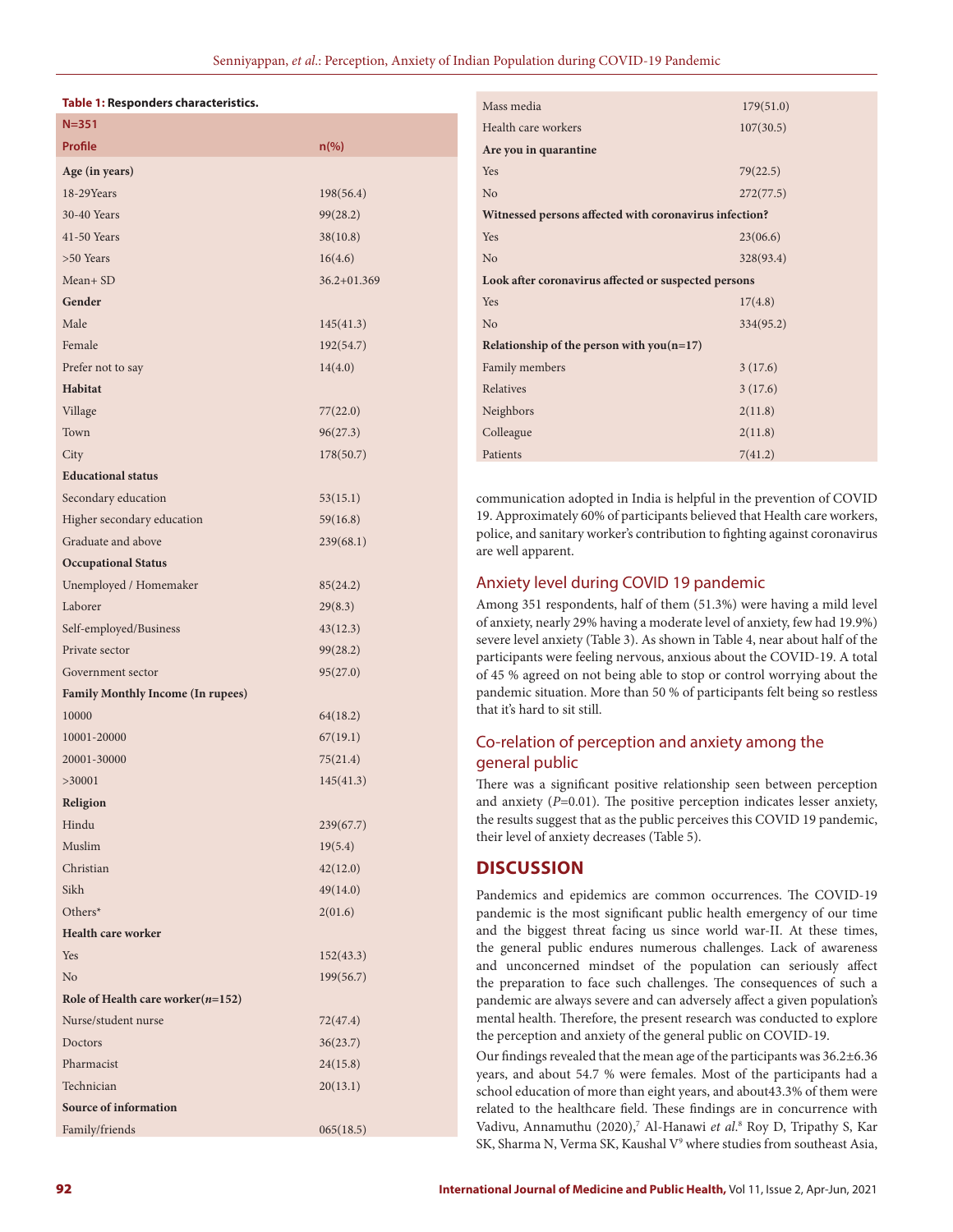



**Table 2: Item wise Perception of Indian population regarding COVID 19 pandemic.**

**Figure 1:** Distribution of responders across various states of India.

India and western countries also had similar characteristics. The study included participants from all the states of India. However, the majority of the respondents were from the States of Tamil Nadu and Punjab.

About 48% of Indian respondents of the present study reported that they were uncertain that the outbreak of coronavirus 2019 had created a worldwide health emergency, and 43% of the responders were unsure about whether the public follows social distancing seriously or not. It is a matter of concern that the general public still needs to have adequate awareness regarding COVID -19.

However, most respondents (76.9%) thought the social distance would prevent the spread of the virus. This may be due to more focus from the government and media on the preventive steps. Educated people and, in particular, people in health care get more sensitized by these facts.



**Figure 2:** Level of perception regarding COVID 19.

| $N = 351$        |                                                                                                                    |                                         |                      |                                        |                                       |                                                |
|------------------|--------------------------------------------------------------------------------------------------------------------|-----------------------------------------|----------------------|----------------------------------------|---------------------------------------|------------------------------------------------|
| SI <sub>No</sub> | <b>Items</b>                                                                                                       | <b>Strongly agree</b><br>$n\frac{9}{6}$ | Agree $n\frac{9}{6}$ | <b>Uncertain</b><br>$n\left(\%\right)$ | <b>Disagree</b><br>$n\left(\%\right)$ | <b>Strongly Disagree</b><br>$n\left(\%\right)$ |
| I believe that   |                                                                                                                    |                                         |                      |                                        |                                       |                                                |
| 1                | The outbreak of coronavirus disease, 2019 (COVID-19), has<br>created a worldwide health emergency.                 | 169(48.1)                               | 46(13.1)             | 48(13.8)                               | 33(9.4)                               | 55(15.6)                                       |
| $\overline{2}$   | During this coronavirus period, lockdown for 21 days will<br>help spread the virus.                                | 172(49.1)                               | 49(13.9)             | 55(15.7)                               | 38(10.8)                              | 37(10.5)                                       |
| 3                | The economic down is a concern across India during this<br>period.                                                 | 125(35.6)                               | 64(18.3)             | 87(24.8)                               | 44(12.5)                              | 31(08.8)                                       |
| $\overline{4}$   | Social distancing will prevent the coronavirus spread.                                                             | 270(76.9)                               | 54(15.4)             | 18(05.1)                               | 05(01.4)                              | 04(01.2)                                       |
| 5                | Residents of India are not following social distancing<br>seriously.                                               | 76(21.7)                                | 61(17.4)             | 151(43.0)                              | 39(11.1)                              | 24(06.8)                                       |
| 6                | Effective health education/mass media communication<br>adopted in India is helpful in the prevention of COVID 19.  | 182(51.8)                               | 81(23.1)             | 53(15.1)                               | 26(07.4)                              | 9(02.6)                                        |
| $\overline{7}$   | Preparedness for COVID 19 of health care setting more<br>effective in our country.                                 | 78(22.2)                                | 92(26.2)             | 99(28.2)                               | 48(13.7)                              | 34(09.7)                                       |
| 8                | Health care workers, police, and sanitary worker's<br>contribution to fighting against COVID 19 are well apparent. | 178(50.7)                               | 47(13.4)             | 60(17.1)                               | 25(07.1)                              | 41(11.7)                                       |
| 9                | It is the government's responsibility to fight against the<br>coronavirus.                                         | 91(26.0)                                | 59(16.8)             | 105(29.9)                              | 30(8.5)                               | 66(18.8)                                       |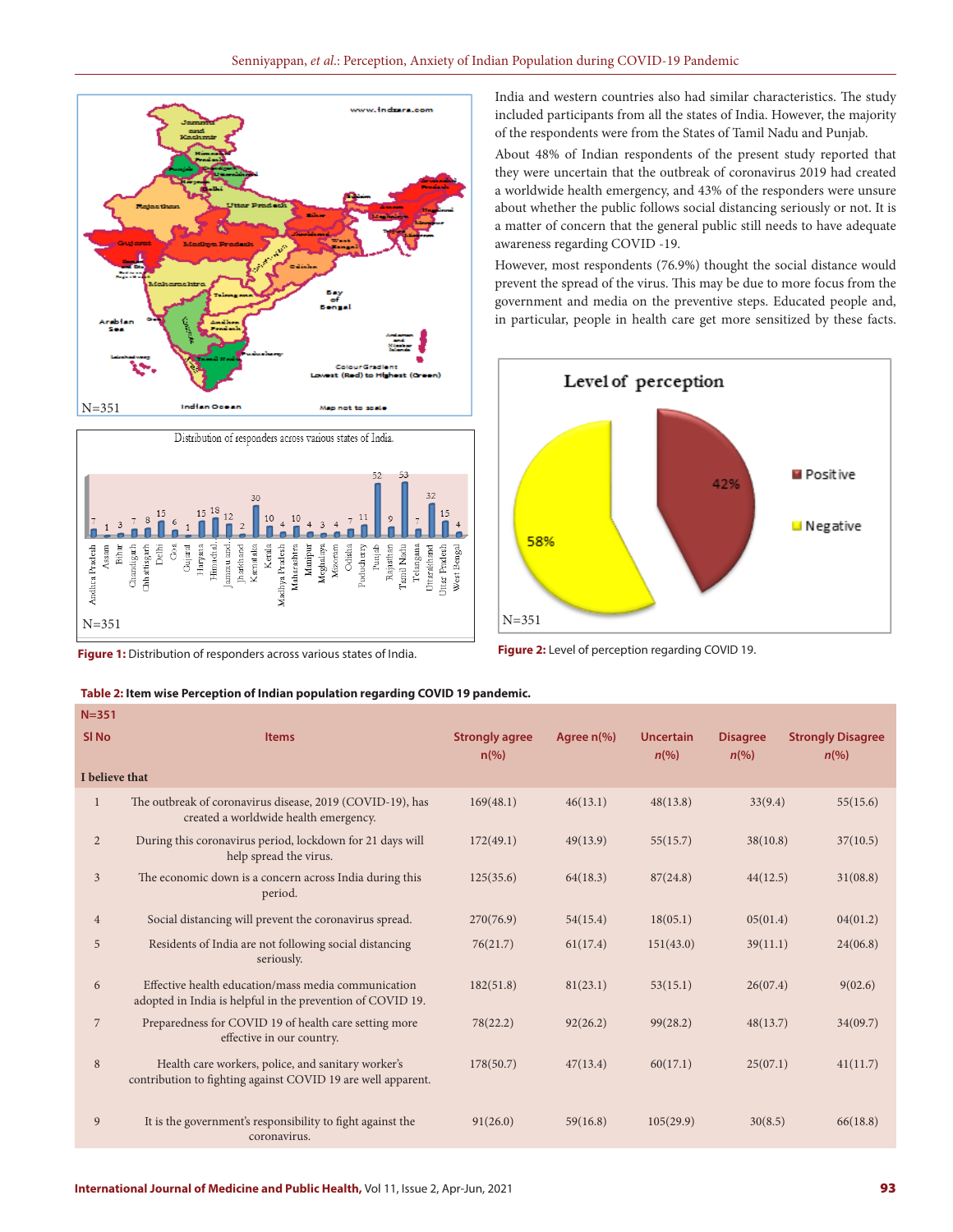#### **Table 3: Level of anxiety about COVID 19.**

| $N = 351$               |              |           |            |  |  |
|-------------------------|--------------|-----------|------------|--|--|
| <b>Level of anxiety</b> | <b>Score</b> | n(%)      | Mean +SD   |  |  |
| Mild                    | $0 - 6$      | 180(51.3) |            |  |  |
| Moderate                | $7 - 11$     | 101(28.8) | 5.66+4.829 |  |  |
| Severe                  | <11          | 70(19.9)  |            |  |  |
|                         |              |           |            |  |  |

Median: 21, Range: 0-2

#### **Table 4: Item-wise analysis anxiety of Indian population during COVID-19 pandemic.**

| $N = 351$                                                                               |                                                  |                                  |                                 |                                                   |                                                 |  |
|-----------------------------------------------------------------------------------------|--------------------------------------------------|----------------------------------|---------------------------------|---------------------------------------------------|-------------------------------------------------|--|
| <b>SI</b><br>no                                                                         | <b>Items</b>                                     | Not at all<br>$n\left(\%\right)$ | <b>Several</b><br>days<br>n (%) | Over<br>half of<br>the days<br>$n\left(\%\right)$ | <b>Nearly</b><br>every<br>day<br>$n\frac{9}{6}$ |  |
| Over the last two weeks, how often have you been bothered by the following<br>problems? |                                                  |                                  |                                 |                                                   |                                                 |  |
| 1                                                                                       | Feeling nervous,<br>anxious                      | 86(24.5)                         | 188(53.6)                       | 47(13.4)                                          | 30(8.5)                                         |  |
| $\overline{2}$                                                                          | Worrying too much<br>about different things      | 178(50.7)                        | 107(30.5)                       | 47(13.4)                                          | 19(5.4)                                         |  |
| 3                                                                                       | Not being able to stop<br>or control worrying    | 95(27.1)                         | 159(45.3)                       | 55(15.6)                                          | 42(12.0)                                        |  |
| $\overline{4}$                                                                          | Trouble relaxing                                 | 170(48.4)                        | 82(23.4)                        | 62(17.7)                                          | 37(10.5)                                        |  |
| 5                                                                                       | Being so restless that<br>it's hard to sit still | 80(22.8)                         | 179(51.0)                       | 59(16.8)                                          | 33(9.4)                                         |  |
| 6                                                                                       | Becoming easily<br>annoyed or irritable          | 176(50.1)                        | 88(25.1)                        | 56(16.0)                                          | 31(8.8)                                         |  |

### **Table 5: Co-relations between perception and anxiety among the general public.**

| $N = 351$        |             |       |         |                 |  |
|------------------|-------------|-------|---------|-----------------|--|
| <b>Variables</b> | <b>Mean</b> | SD.   | r-value | <i>p</i> -value |  |
| Perception       | 21.85       | 8.179 | 0.186   | $0.01*$         |  |
| Anxiety          | 5.66        | 4.829 |         |                 |  |

166(47.3) 91(25.9) 60(17.1) 34(9.7)

\*\**p*<0.001, \**p*<0.05

7 Feeling afraid as if something awful might happen

Similar findings were reported by Roy *et al***. <sup>9</sup>** Parikh Priyanka A *et al*. 10 reported that the general public was willing to follow the government protocol of quarantine and social distancing.

Recently, scholars have debated the adverse effects of the infectious outbreak (COVID-19) around the world. Academic Researchers are discussing the linkage between mental health issues and the COVID-19 epidemic more substantially. The current study finding reflected the public's fear and anxiety in which the majority of the Indian population reported moderate (29%) and severe anxiety (20%). This finding is consistent with a study from Germany Jungmann, Witthöft,<sup>11</sup> from an Indian research Varshney *et al*. 12 Wang *et al*. 13 from China, and Salari, Hosseinian-Far, Alali, *et al*. (2020) in their meta-analysis documented that the prevalence of anxiety is 31.9%.<sup>14</sup>

The present study also revealed that about 45% of the responders reported that they are not being able to stop or control worrying about the pandemic situation, and more than 50% of participants felt being so restless that it is hard to sit still. Since these results occurred in the country during the early COVID-19 outbreak period, high chances are they may have changed over time and should, therefore, interpreted accordingly. The anxiety level in the present study seems to be high since it had 45% of the health professionals as respondents. Studies have reported that about 41% of health care workers were more anxious about COVID-19.15

Furthermore, the findings demonstrated a significant negative relationship between perception and the general public's anxiety. The above result is in line with similar prior researches.

Though our study population was not infected with COVID -19 infection, there is increased fear and anxiety, suggesting the need for improved mental health care. It can be assumed that persons diagnosed with or suspected of being diagnosed with COVID-19 infection and the health professionals associated with COVID-19 positive patients are likely to have higher reported mental health needs.<sup>15</sup>

#### Limitations

The study is limited to the citizens who had smartphones, e-mail ids, and the ability to understand English. It represents the educated population of the country; hence it cannot be generalized to the entire community. The perception, anxiety among uneducated people, may be diverse from the findings of our study.

# **CONCLUSION**

The general public of the Indian population appears to have a negative perception regarding this pandemic situation, and they find it to have a mild to moderate level of anxiety. There is a need to exaggerate the understanding and address the mental health need of people during this COVID-19 pandemic.

# **ACKNOWLEDGEMENT**

The authors thank all the responders involved in this study for their cooperation and support.

# **CONFLICT OF INTEREST**

The authors declare that there is no conflict of interest.

# **ABBREVIATIONS**

**COVID 19:** The coronavirus disease of 2019; **WHO:** World Health Organization; **MoHFW:** Ministry of health and family welfare.

# **REFERENCES**

- 1. Hadil, Fatemah B, Alotaibi R. An analytical study on the awareness and practice during COVID 19 Pandemic in Riyadh, Saudi Arabia. Journal of Infection and Public Health. 2020;13(10):1446-52. Retrieved from https://doi.org/10.1016/j. jiph.2020.06.015 on 13.06.2020.
- 2. Chan JFW, *et al.* A familial cluster of pneumonia associated with the 2019 novel coronavirus indicating person-to-person transmission: A study of a family cluster. Lancet. 2020;395(10223):514-23.
- 3. Santabárbara J, Lasheras I, Lipnicki DM, Bueno-Notivol J, Pérez-Moreno M, López-Antón R, *et al*. Prevalence of anxiety in the COVID-19 pandemic: An updated meta-analysis of community-based studies. Prog Neuropsychopharmacol Biol Psychiatry. 2020;109:110207. doi: 10.1016/j.pnpbp.202 0.110207. Epub ahead of print. PMID: 33338558.
- 4. Chen F, *et al*. Depression and anxiety among adolescents during COVID -19: A cross-sectional study. Brain Behav Immun. 2020. Retrieved from https://dx.doi. org/10.1016%2Fj.bbi.2020.05.061 on 21.07.2020.
- 5. Santabárbara J, Bueno-Notivol J, Lipnicki DM, Olaya B, Pérez-Moreno M, Gracia-García P, *et al*. Prevalence of anxiety in health care professionals during the COVID-19 pandemic: A rapid systematic review (on published articles in